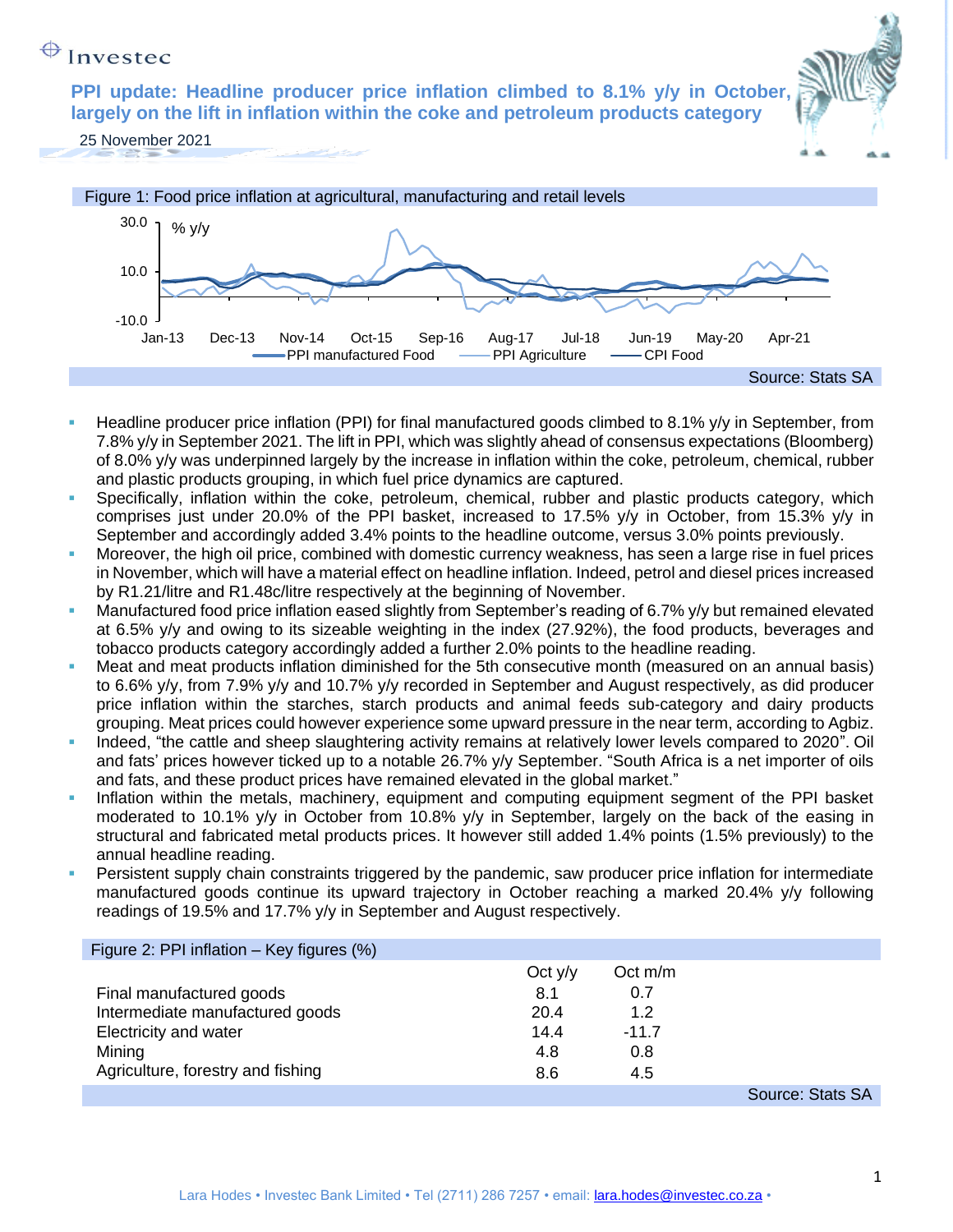## $\bigoplus$  Investec

**PPI update: Headline producer price inflation climbed to 8.1% y/y in October, largely on the lift in inflation within the coke and petroleum products category**



25 November 2021

Important Disclaimer – please read

For the purposes of this disclaimer, Investec shall include Investec Bank Limited, its ultimate holding company, a subsidiary (or a subsidiary of a subsidiary) of that entity, a holding company of that entity or any other subsidiary of that holding company, and any affiliated entity of any such entities. "Investec Affiliates" shall mean any directors, officers, representatives, employees, advisers or agents of any part of Investec.

The information and materials presented in this report are provided to you solely for general information and should not be considered as an offer or solicitation of an offer to sell, buy or subscribe to any securities or any derivative instrument or any other rights pertaining thereto.

The information in this report has been compiled from sources believed to be reliable, but neither Investec nor any Investec Affiliates accept liability for any loss arising from the use hereof or makes any representations as to its accuracy and completeness. Any opinions, forecasts or estimates herein constitute a judgement as at the date of this report. There can be no assurance that future results or events will be consistent with any such opinions, forecasts or estimates. Past performance should not be taken as an indication or guarantee of future performance, and no representation or warranty, express or implied is made regarding future performance. The information in this report and the report itself is subject to change without notice. This report as well as any other related documents or information may be incomplete, condensed and/or may not contain all material information concerning the subject of the report; its accuracy cannot be guaranteed. There is no obligation of any kind on Investec or any Investec Affiliates to update this report or any of the information, opinions, forecasts or estimates contained herein.

Investec (or its directors, officers or employees) may, to the extent permitted by law, own or have a position or interest in the financial instruments or services referred to herein, and may add to or dispose of any such position or may make a market or act as a principal in any transaction in such financial instruments. Investec (or its directors, officers or employees) may, to the extent permitted by law, act upon or use the information or opinions presented herein, or research or analysis on which they are based prior to the material being published. Investec may have issued other reports that are inconsistent with, and reach different conclusions from, the information presented in this report. Those reports reflect the different assumptions, views and analytical methods of the analysts who prepared them. The value of any securities or financial instruments mentioned in this report can fall as well as rise. Foreign currency denominated securities and financial instruments are subject to fluctuations in exchange rates that may have a positive or adverse effect on the value, price or income of such securities or financial instruments. Certain transactions, including those involving futures, options and other derivative instruments, can give rise to substantial risk and are not suitable for all investors.

This report does not contain advice, except as defined by the Corporations Act 2001 (Australia). Specifically, it does not take into account the objectives, financial situation or needs of any particular person. Investors should not do anything or forebear to do anything on the basis of this report. Before entering into any arrangement or transaction, investors must consider whether it is appropriate to do so based on their personal objectives, financial situation and needs and seek financial advice where needed.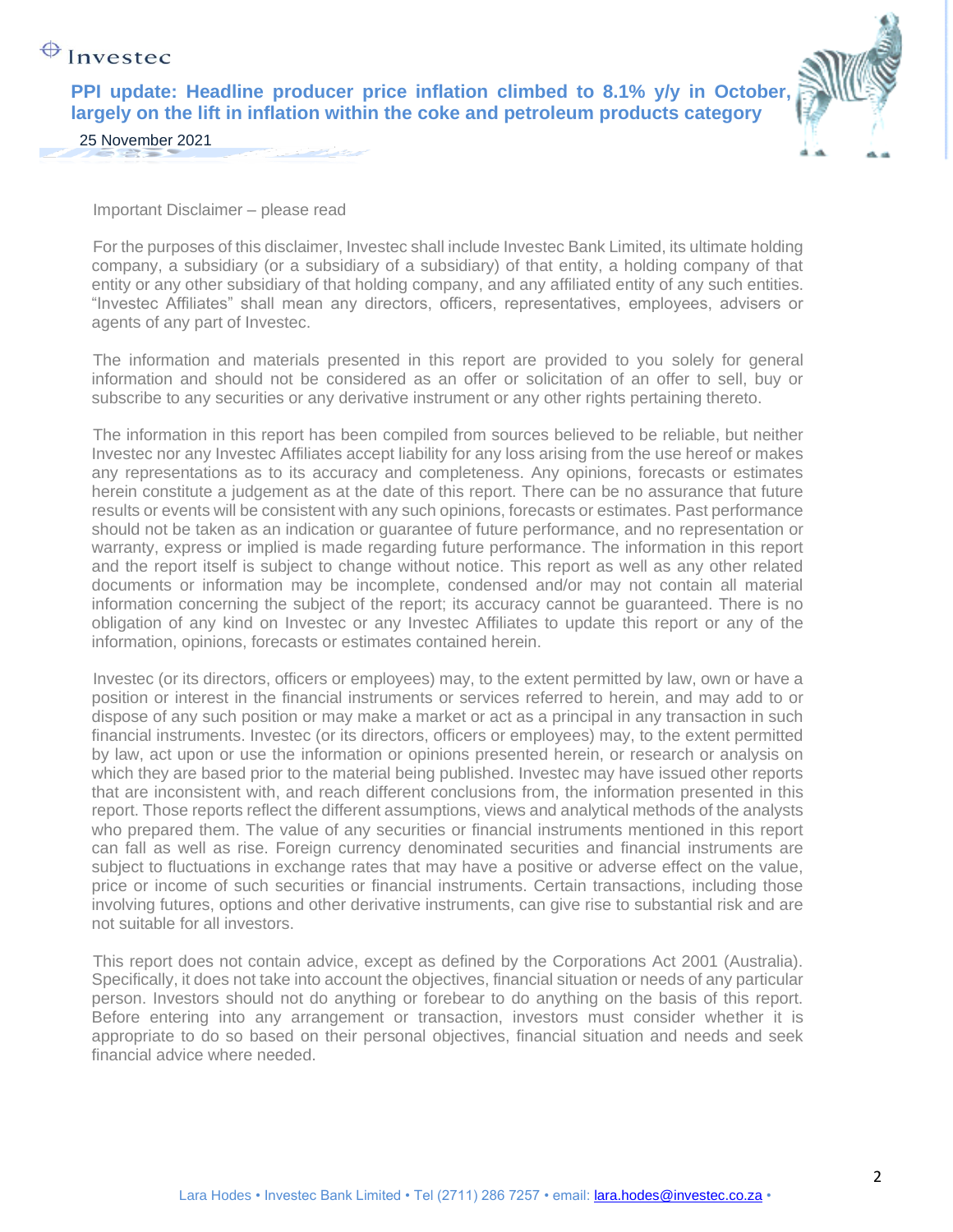# $\bigoplus$  Investec

### **PPI update: Headline producer price inflation climbed to 8.1% y/y in October, largely on the lift in inflation within the coke and petroleum products category**



### 25 November 2021

No representation or warranty, express or implied, is or will be made in relation to, and no responsibility or liability is or will be accepted by Investec or any Investec Affiliates as to, or in relation to, the accuracy, reliability, or completeness of the contents of this report and each entity within Investec (for itself and on behalf of all Investec Affiliates) hereby expressly disclaims any and all responsibility or liability for the accuracy, reliability and completeness of such information or this research report generally.

The securities or financial instruments described herein may not have been registered under the US Securities Act of 1933, and may not be offered or sold in the United States of America or to US persons unless they have been registered under such Act, or except in compliance with an exemption from the registration requirements of such Act. US entities that are interested in trading securities listed in this report should contact a US registered broker dealer.

For readers of this report in South Africa: this report is produced by Investec Bank Limited, an authorised financial services provider and a member of the JSE Limited.

For readers of this report in United Kingdom and Europe: this report is produced by Investec Bank Plc ("IBP") and was prepared by the analyst named in this report. IBP is authorised by the Prudential Regulation Authority and regulated by the Financial Conduct Authority and the Prudential Regulation Authority and is a member of the London Stock Exchange. This report is not intended for retail clients and may only be issued to professional clients and eligible counterparties, and investment professionals as described in S19 of the Financial Services and Markets Act 2000 (Financial Promotions) Order 2005.

For readers of this report in Ireland: this report is produced by Investec Bank plc (Irish Branch) and was prepared by the analyst named in this report. Investec Bank plc (Irish Branch) is authorised by the Prudential Regulation Authority in the United Kingdom and is regulated by the Central Bank of Ireland for conduct of business rules.

For readers of this report in Australia: this report is issued by Investec Australia Limited, holder of Australian Financial Services License No. 342737 only to 'Wholesale Clients' as defined by S761G of the Corporations Act 2001.

For readers of this report in Hong Kong: this report is distributed in Hong Kong by Investec Capital Asia Limited, a Securities and Futures Commission licensed corporation (Central Entity Number AFT069) and is intended for distribution to professional investors (as defined in the Securities and Futures Ordinance (Chapter 571 of the Laws of Hong Kong)) only. This report is personal to the recipient and any unauthorised use, redistribution, retransmission or reprinting of this report (whether by digital, mechanical or other means) is strictly prohibited.

For readers of this report in India: this report is issued by Investec Capital Services (India) Private Limited which is registered with the Securities and Exchange Board of India.